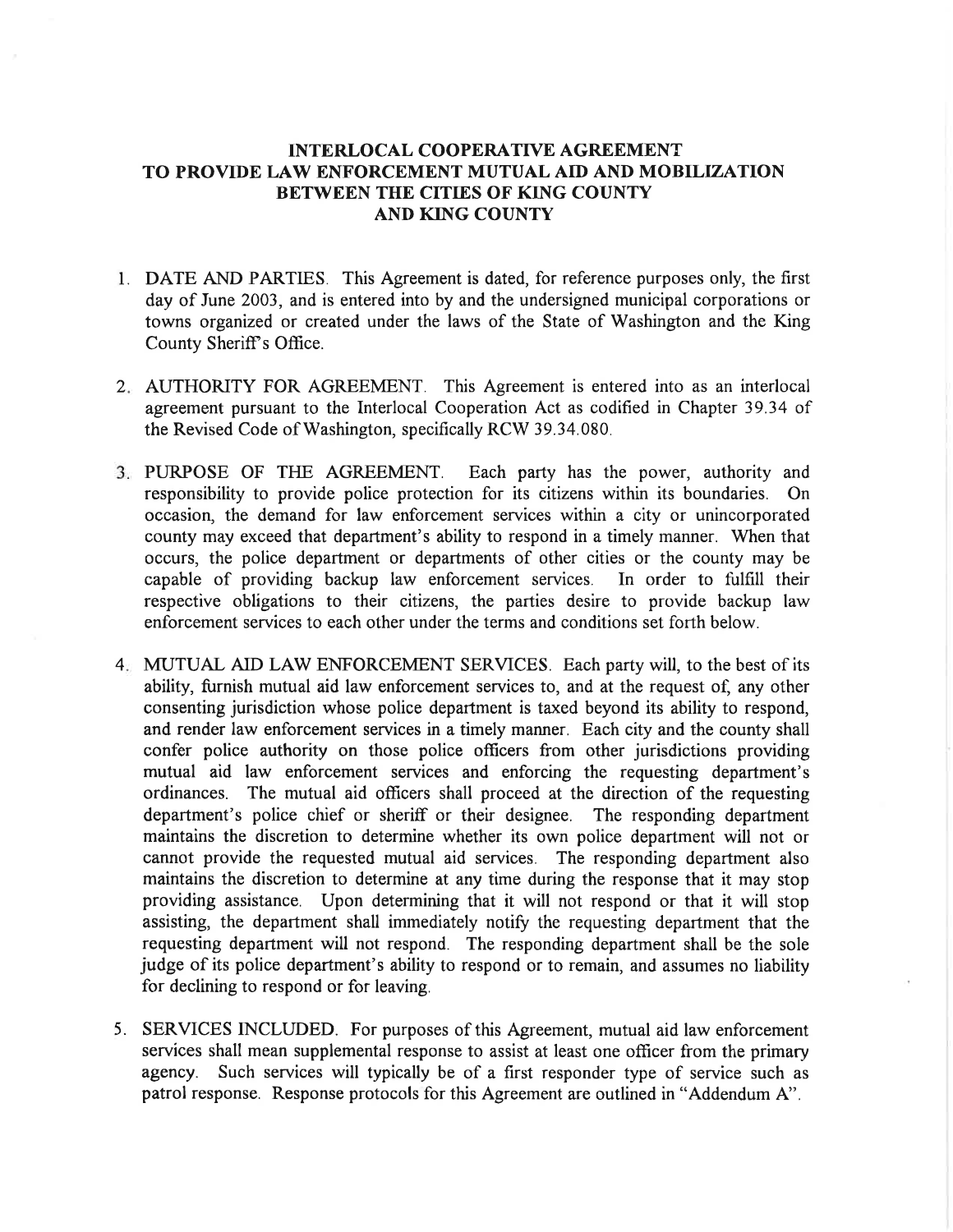- 6. TERM. This Agreement shall be effective on June l, 2003 for one (1) year (s), regardless of the date of execution and shall be automatically renewed on May  $31<sup>st</sup>$  of each successive year. Any party may terminate its participation in this Agreement by giving 60 days notice of termination to all of participating parties hereto.
- 7. INDEPENDENT CONTRACTOR. The parties acknowledge and agree that in the performance of this Agreement, they are acting as independent contractors and not as agents of each other.
- 8. INDEMNITY AND HOLD HARMLESS. Each city and county which is a party to this Agreement hereby agrees to accept liability for any act, error or omission of its own employees of whatever kind and nature and from whatever cause arising out of or connected with the performance of this Agreement, and to indemnify and hold the other cities and the county and their employees harmless from any such liability, claim, or cause of action, including amounts arising out of the performance, by that city's and the county's employees, of this Agreement. All liability for salaries, wages and other compensation of law enforcement offìcers shall be that of their respective employers.
- 9. GOVERNING BODY. This Agreement shall be administered by a joint board, which consists of the police chief of each named municipality and the King County Sheriff. Administration of this Agreement includes, but is not limited to, (1) each participate identifying the resources available to aid participating jurisdictions; (2) review of the response protocols (Addendum A); and (3) participation in the Regional and/or State Mobilization efforts. A quorum of the membership is necessary for any modification. Meetings may be called upon the request of any 3 board members with 30 days minimum notice.
- 10. COLTNTERPARTS. This Agreement shall be signed in counterparts and, if so signed, shall be deemed one integrated agreement.
- 11. MODIFICATION. The parties may amend, modify, or supplement this Agreement only by written agreement executed by the parties hereto.
- 12. MERGER AND ENTIRE AGREEMENT. This Agreement merges and supersedes all prior negotiations, representations and/or agreements between the parties relating to the subject matter of this Agreement and constitutes and entire contract between the parties.

Signature page immediately following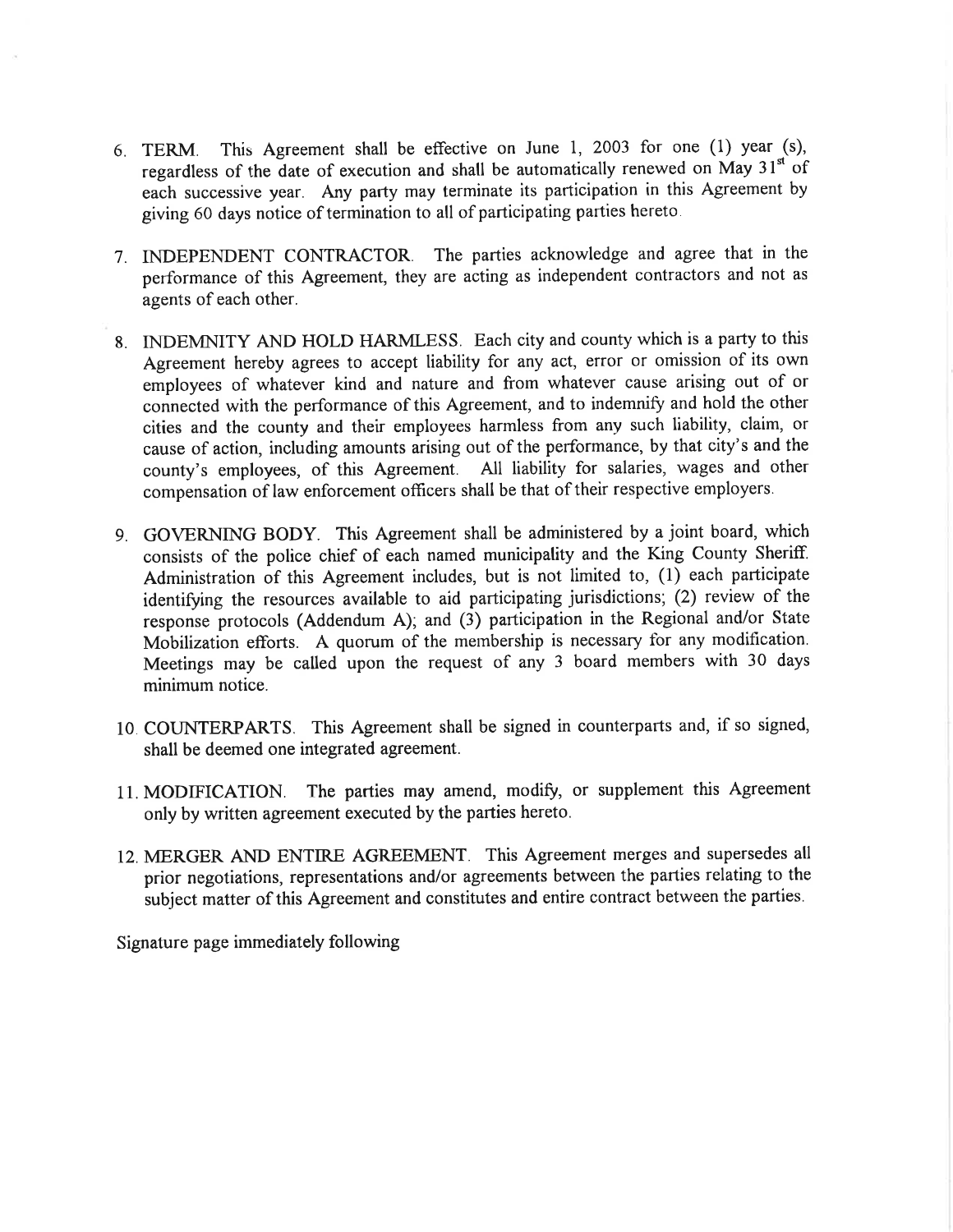## INTERLOCAL COOPERATIVE AGREEMENT TO PROVIDE LAW ENFORCEMENT MUTUAL AID AND MOBILIZATION BETWEEN THE CITIES OF KING COUNTY AND KING COUNTY

## SIGNATURE PAGE

|                             | CITY OF Algona      |             | CITY OF Auburn                               |      |
|-----------------------------|---------------------|-------------|----------------------------------------------|------|
|                             | By: $\qquad \qquad$ | Date        | By: $\qquad \qquad$                          | Date |
|                             | CITY OF Bellevue    |             | CITY OF Black Diamond<br>By: $\qquad \qquad$ |      |
|                             | By: $\qquad \qquad$ | Date        |                                              | Date |
|                             | CITY OF Bothell     |             | CITY OF Burien                               |      |
|                             | By: $\qquad \qquad$ | Date        | By: $\frac{1}{2}$                            | Date |
|                             | CITY OF Carnation   |             | CITY OF Clyde Hill                           |      |
|                             | By: $\qquad \qquad$ | Date        |                                              | Date |
|                             | CITY OF Covington   |             | CITY OF Des Moines                           |      |
|                             | By: $\qquad \qquad$ | Date        | By: $\qquad \qquad$                          | Date |
| CITY OF <sub>2</sub> Duyall |                     |             | CITY OF Enumclaw                             |      |
|                             |                     | um 10:26.03 |                                              |      |
|                             |                     | Date        |                                              | Date |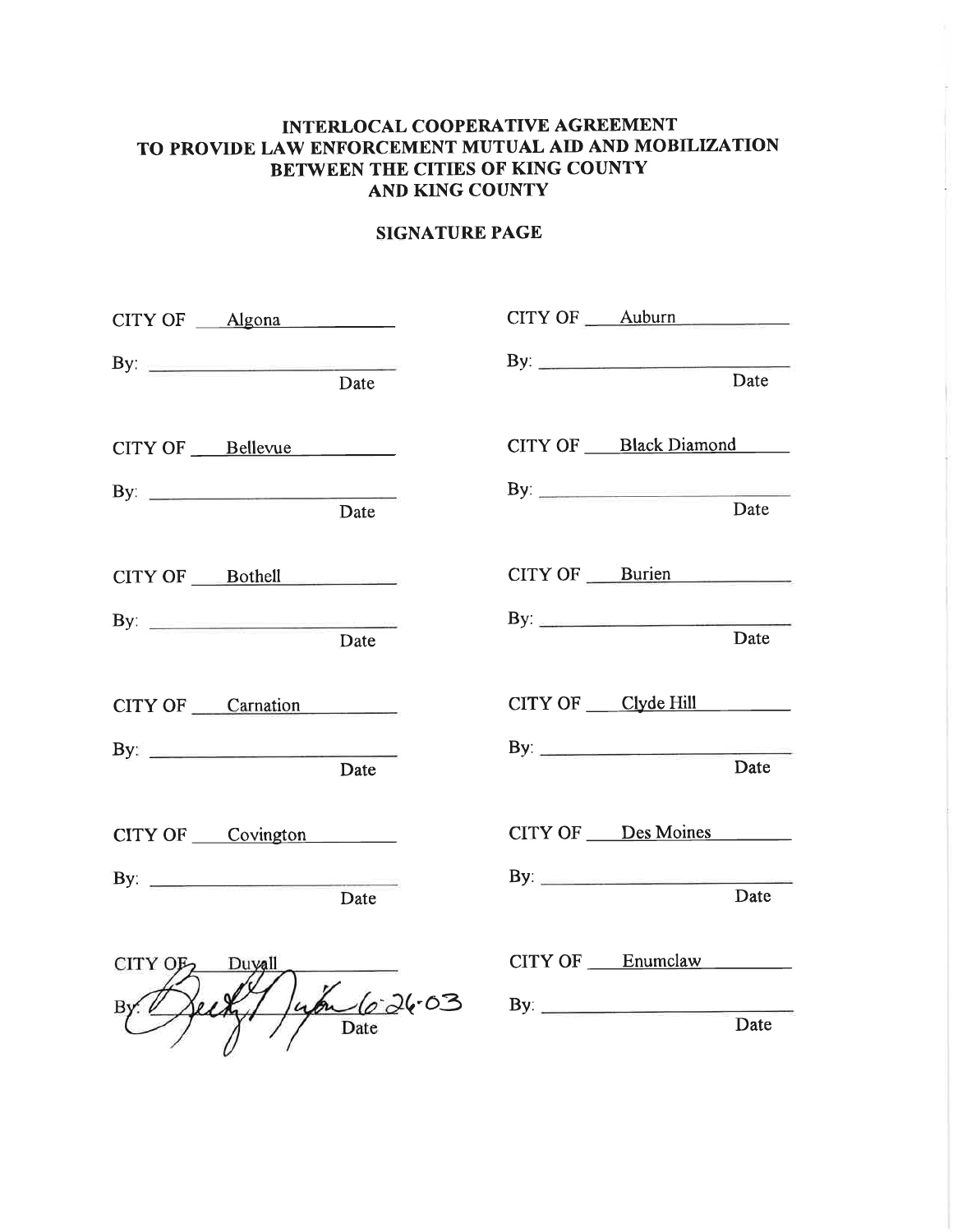| CITY OF Federal Way                 | CITY OF ____ Issaquah                                                                                                                                                |      |
|-------------------------------------|----------------------------------------------------------------------------------------------------------------------------------------------------------------------|------|
| By: <u>Date</u>                     | $\mathbf{B} \mathbf{y}$                                                                                                                                              | Date |
| CITY OF ____ Kenmore                | $CITY OF$ Kent                                                                                                                                                       |      |
| By: $\qquad \qquad$<br>Date         |                                                                                                                                                                      | Date |
| CITY OF Kirkland                    | CITY OF Lake Forest Park                                                                                                                                             |      |
| By: $\qquad \qquad$<br>Date         | By: $\qquad \qquad$                                                                                                                                                  | Date |
| CITY OF Maple Valley                | CITY OF ___ Medina                                                                                                                                                   |      |
| By: $\frac{1}{\sqrt{2\pi}}$<br>Date | By: $\qquad \qquad$                                                                                                                                                  | Date |
| CITY OF ____ Mercer Island          | CITY OF Newcastle                                                                                                                                                    |      |
| By: $\qquad \qquad$<br>Date         | By: $\qquad \qquad$                                                                                                                                                  | Date |
| CITY OF ____ Normandy Park          | CITY OF North Bend                                                                                                                                                   |      |
| By: $\qquad \qquad$<br>Date         | By: $\qquad \qquad$                                                                                                                                                  | Date |
| CITY OF Pacific                     | CITY OF ____ Redmond                                                                                                                                                 |      |
| By: $\qquad \qquad$<br>Date         | $\begin{tabular}{c} By: \begin{tabular}{ c c c c } \hline \quad \quad & \quad \quad & \quad \quad & \quad \quad & \quad \quad \\ \hline \end{tabular} \end{tabular}$ |      |
| $CITY OF$ Renton                    | CITY OF Sammamish                                                                                                                                                    |      |
| Date                                |                                                                                                                                                                      | Date |